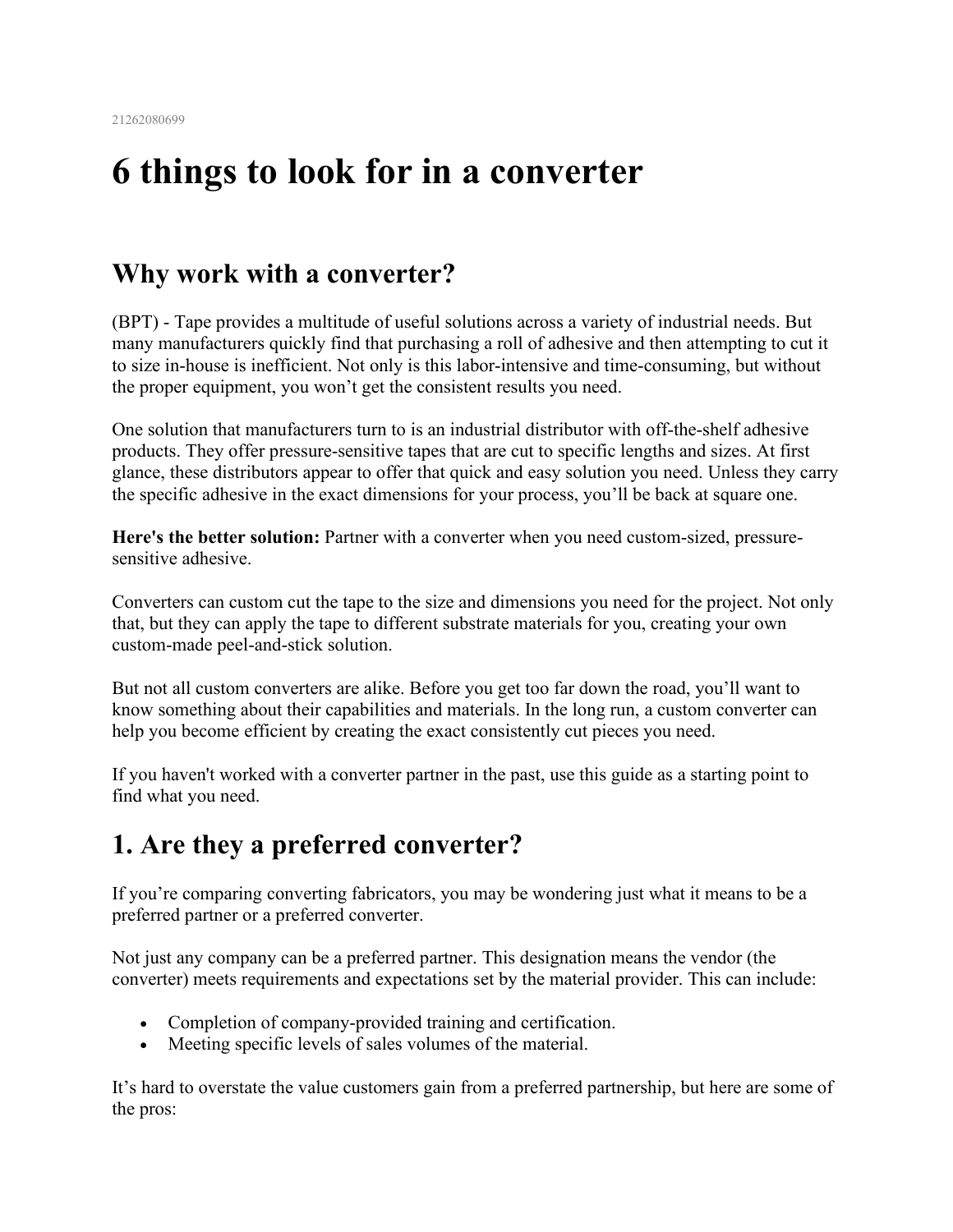- Right materials, right application: Because of the training the brand provides these converters, preferred partners can offer a greater depth of technical expertise, so you'll know exactly how the materials would work in your application. You'll be getting the backup that you need.
- Quality assurance: An additional layer of quality control comes with preferred partnerships. That means fewer mistakes, fewer defects and fewer problems.
- Access to technical specialists: If your converter partner doesn't have the answers, their contacts at the company can help.
- Expedited timelines: Preferred partnerships put the converting company at the front of the line when it's time to replenish inventory and stock new products.
- Proven track record: You'll get access to materials made by top brands that have decades of success in supplying materials that have built your industry.
- Competitive pricing: Preferred partnerships can also mean preferred pricing. The savings get passed along to you, the customer.

Now that you know the advantages of working with a preferred partner, why put your project at risk with a company that hasn't met the basic requirements to become one?

# **2. What are their packaging standards and capabilities?**

The devil is in the details. As you know, little things add time and cost to your project. Which is why the packaging capability of your converter partner is a critical one.

Here's the problem: Many converters default to placing the finished products loose in a box. Once you receive the boxes, you'll find that you have problems around quality. Contents shift around during shipment. This movement and jostling can damage tape edges, sometimes causing them to stick together, creating a new set of problems:

- Labor intensive: Not only does someone need to put in the time to prepare the products for assembly, they also have to sort through the materials, pulling out damaged products and inventorying the results.
- Project delays: If too many products arrived in a damaged state, that puts your project at risk of not being completed on time.
- Additional cost: Delays and damaged materials add up to higher costs, which can nibble away at your profit margins.

To avoid these issues that add labor, time and expense to your projects, ask your converting partner some simple questions about packaging solutions.

### **How will you package the finished product?**

Which methods will they use to secure your materials and assure protection in shipping and transit?

### **How would you label products?**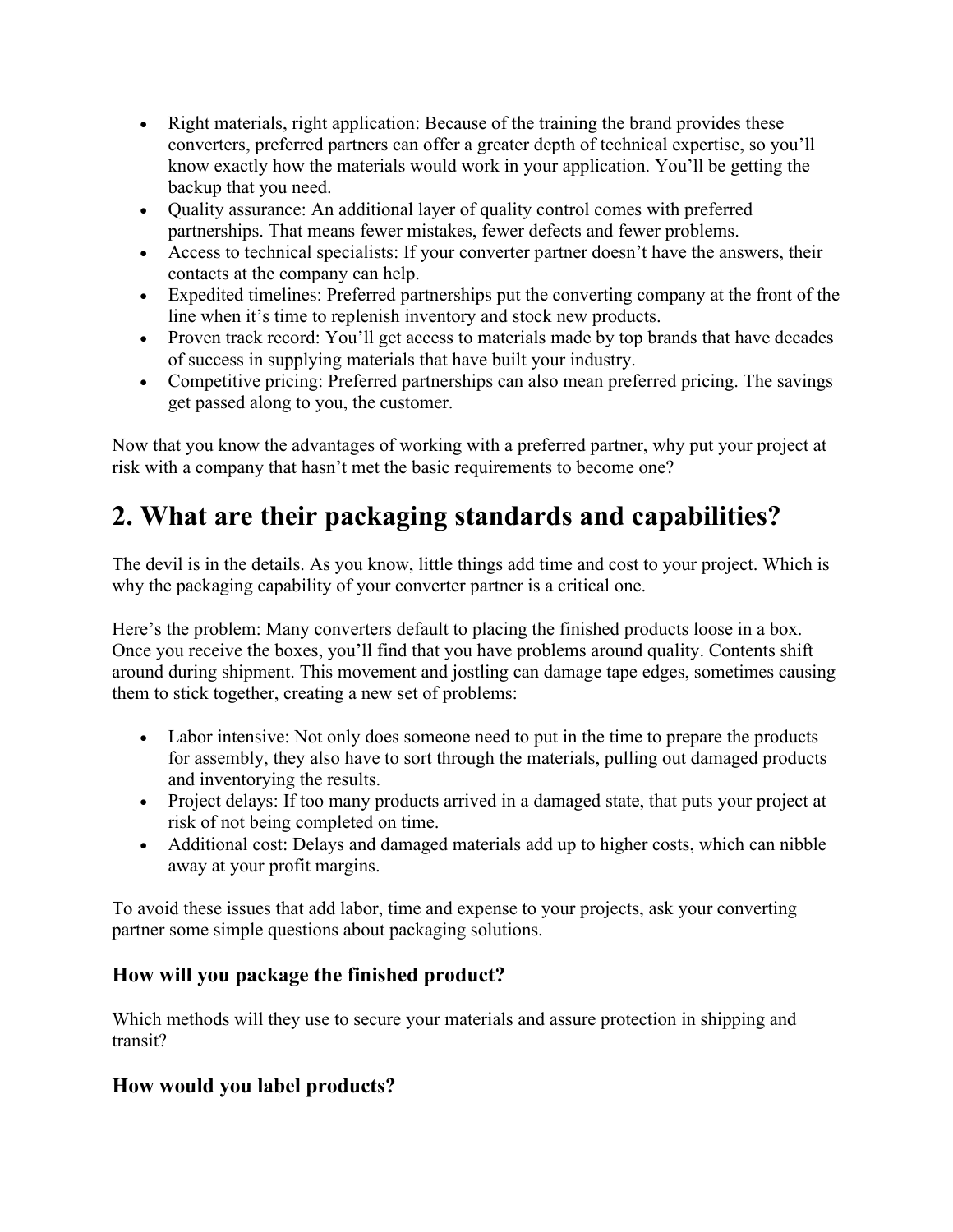Clear, easy-to-follow labeling, especially when converters come in multiple pieces, is critical. Clear labeling saves time and headaches during assembly.

#### **Is kit assembly available?**

If your converter project features several pieces, kit-assembly packaging can be a time and labor saver, because it's ready to pull out of the box and set up at the workstation.

# **3. What are their converting capabilities?**

Taking time to understand converting capabilities can change the results of your project. Why? Because the method your converter partner uses to make your product can affect quality, tolerance, even the production timeline.

For example, there's a frequent mindset that die cutting is always the best method. There are many reasons behind this. Die cutting offers quick production and brings those highly consistent, high-quality results that you're after. However, it's important to consider the converting partner's full range of capabilities.

Digital cutting, for example, can make products that are just as good as those made from die-cut, but it offers several advantages, depending on the material you're using.

- Eliminates the step of creating die-tooling
- Reduces costs associated with designing and making a custom die-tool
- Speeds up your production timeline because creating the design is significantly faster
- Rapid prototyping brings faster completion of the final design
- Offers room for design flexibility and new iterations for significantly less cost

Taking time to learn about the full range of converting capabilities can unlock new possibilities for your project — and future ones you work on together!

### **4. What are your quality management standards?**

Quality is everything when it comes to the finished project. And different customers have different ways of evaluating quality.

Some customers have a quality review process, so they'll be requesting specific procedures and documentation from their vendors. But not all companies require this of their converter partners. If your firm lacks an official quality review process, there are other ways to evaluate your potential converter partner.

Ask your converter about the certifications and credentials they have earned. Doing this assures that your converter partner is committed to using consistent procedures and controls. In many cases, a third party evaluated their adherence to a set of criteria. Knowing this can streamline how you evaluate and choose vendors.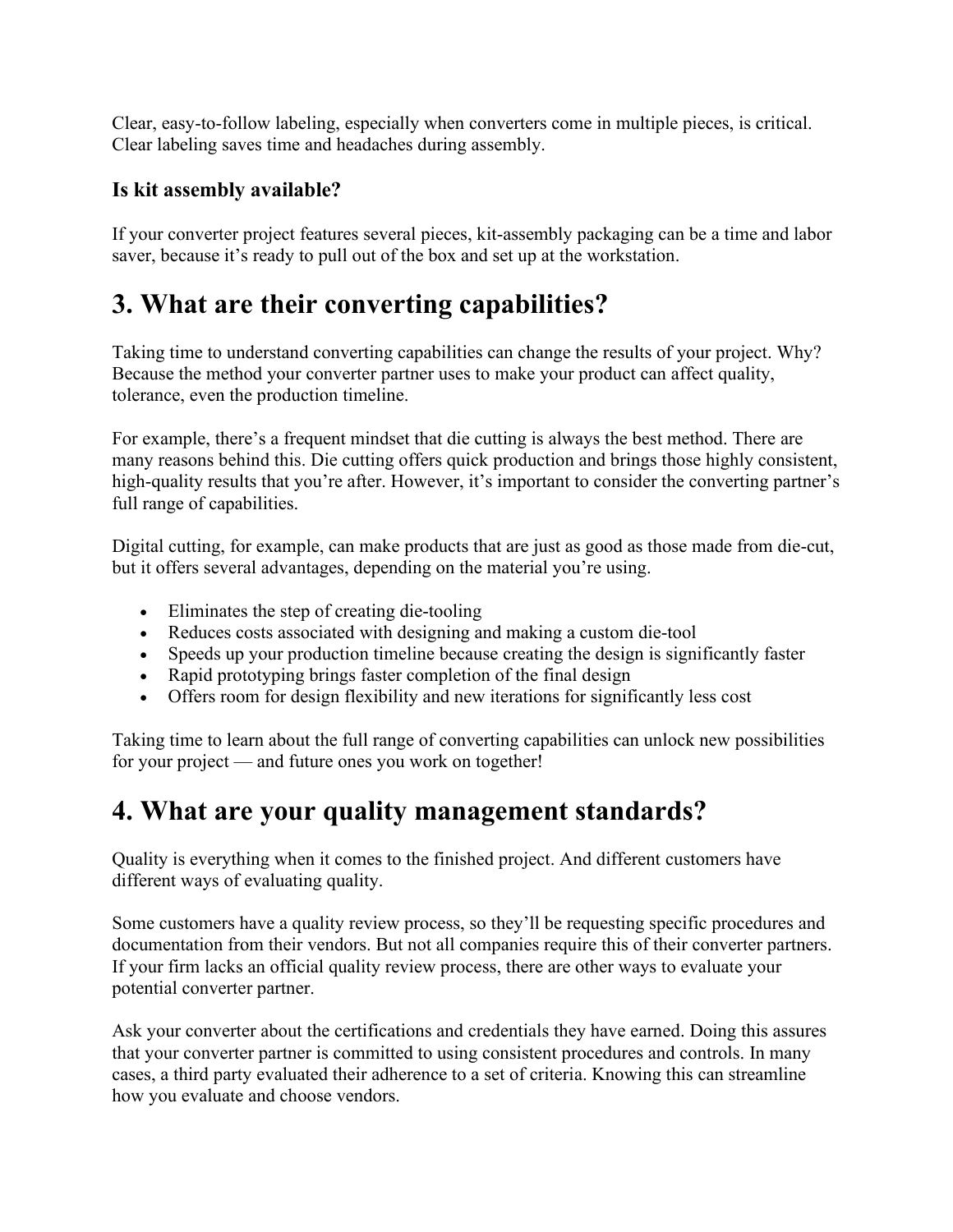As an example, ISO 9001 sets the criteria for quality management standards, so businesses can achieve more efficiency and improve customer satisfaction. This ISO standard requires organizations to address standards in the following areas:

- Leadership
- Planning
- Support
- Operations
- Performance evaluations
- Making improvements

When you work with a company that's ISO 9001 certified, you'll experience the following benefits:

- Expectations met
- On-time delivery
- Cost management
- Reliability
- Customer satisfaction

Bottom line: When converters are certified ISO 9001, that is a good indicator you're working with a reliable company committed to creating a great experience.

# **5. Do they offer versatility and flexible terms?**

When choosing the right converter partner, it's good to dig into their parameters for accepting projects. As an example, many larger converter companies have tight requirements on minimum volume. Others will not accept customer property as converter materials. When you're searching for the right fit, asking those extra questions will ensure your converting partner is set up to meet your needs.

#### **Do they have the flexibility to support your small volume projects along with the large ones?**

Many companies have strict guidelines on the minimum volume they'll take on. Sometimes, they may be part of a larger conglomerate, and don't have any leeway to make exceptions — even for a good, established customer.

#### **Do they have the broad converting capabilities to work with your chosen material?**

A strong converter partner can usually get the materials you need at a great price. But there are times when a customer might get the materials for less. Or maybe there's a new material that you'd like to convert with a PSA-backed material, so you can create a product that's ready to